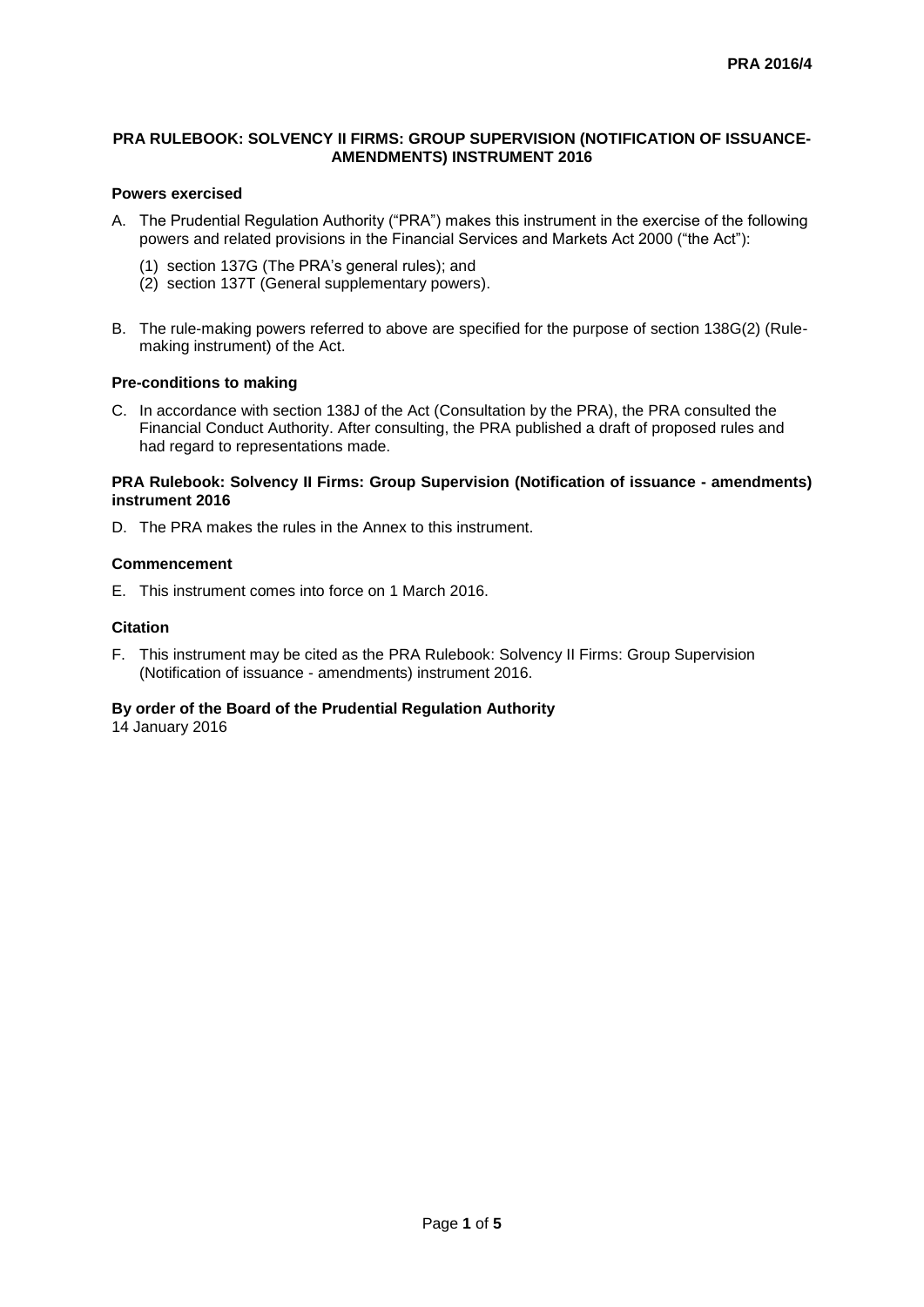#### **Annex**

## **Amendments to the Group Supervision Part**

In this Annex new text is underlined and deleted text is struck through.

#### **1 APPLICATION**

1.2 In this Part, the following definition shall apply:

*close links*

…

#### *delegated act*

means Commission Delegated Regulation (EU) 2015/35 supplementing Directive 2009/138/EC of the European Parliament and of the Council on the taking-up and pursuit of the business of Insurance and Reinsurance (Solvency II).

# **6 GROUP SOLVENCY: NOTIFICATION OF ISSUANCE OF OWN FUNDS ITEMS BY GROUP MEMBER**

#### 6.1

- (1) This section Chapter applies to a *firm* if another member of its *group* which is not subject to Own Funds 5 intends to issue an item for inclusion within the *basic own funds* forming the *own funds eligible for the group SCR* of the *firm's group*.
- (2) This Chapter does not apply in respect of the following:
	- (a) any item which a *firm* intends to include within the *basic own funds* forming the *own funds eligible for the group SCR* of the *firm's group* that is not covered by the lists of *own funds* items set out in the *Solvency II Regulations*, but which may be included in the *basic own funds* forming the *own funds eligible for the group SCR* only if the *firm* has received the *PRA's* approval; and
	- (b) any item which a *firm* intends to include within the *ancillary own funds* forming the *own funds eligible for the group SCR* of the *firm's group*.
- 6.2
- (1) Subject to 6.5, a A *firm* must notify the *PRA* in writing of the intention of another member of its *group* which is not a *firm* subject to Own Funds 5 to issue an item which it intends to include within the *basic own funds* forming the *own funds eligible for the group SCR*, as soon as it becomes aware of the intention of the issuing *undertaking*.
- (2) When giving notice, a *firm* must: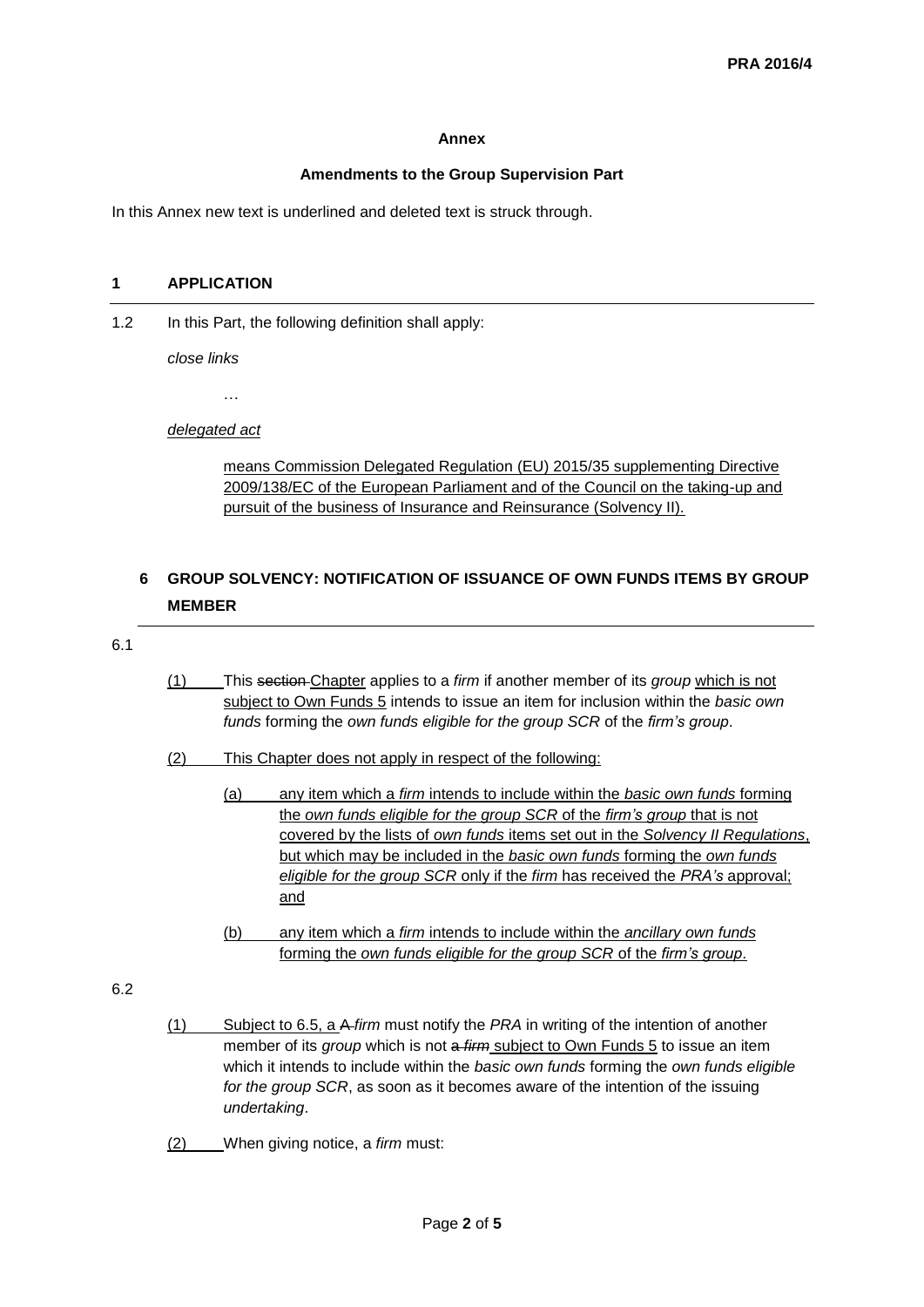- (1)(a) provide details of the amount of *basic own funds* to be raised through the intended issue and whether the item is intended to be issued to external investors or within its *group*;
- (2)(b) identify the classification of *basic own funds* the item is intended to fall within;
- (3) include confirmation from the *governing body* of the *firm* that the item complies with the rules applicable to items of *basic own funds* included in the classification of the item identified in (2); and
- $(4)(c)$  provide a copy of the term sheet and details of any features of the item it intends to include within the *basic own funds* forming the *own funds eligible for the group SCR* which are novel, unusual or different from an item of *own funds* of a similar nature previously issued by the *firm* or widely available in the market or not specifically contemplated by the Solvency II Firms Sector of the *PRA* Rulebook or the *Solvency II Regulations*. draft terms and conditions;
- (d) describe the proposed item's contribution to *own funds eligible for the group SCR*;
- (e) describe the *group's* membership and structure, including the relationship between the *firm* and the *group* member issuing the proposed item;
- (f) provide a draft of a properly reasoned independent legal opinion from an appropriately qualified individual confirming that the item complies with the rules applicable to items of *basic own funds* included in the classification of the item identified in (b);
- (g) for any item referred to in Article 82(3) of the *delegated act*, provide a draft of a properly reasoned independent accounting opinion from an appropriately qualified individual as to the item's treatment in the financial statements of the *group* member issuing the proposed item and of the *group*;
- (h) include confirmation from the *governing body* of the *firm* that the item complies with the rules applicable to items of *basic own funds* included in the classification of the item identified in (b); and
- (i) state whether the item is encumbered or whether there are any connected transactions in respect of the item and, if so, provide details.
- 6.3 A *firm* must provide a further written notification to the *PRA* including all the information required in 6.2 as soon as it proposes any change to the intended date of issue, amount of issue, type of investors, classification of a particular tier of *basic own funds* or any other feature of the item intended to be included as basic own funds to that previously notified to the *PRA*. If after an initial notification under 6.2, but prior to an item's issuance, a *firm* proposes to change the information previously submitted, it must provide a further written notification of that change without delay.
- 6.4 If an *undertaking* proposes to establish or amend a debt securities programme for the issue of an item which the *firm* intends to include within the *basic own funds* forming the *own funds eligible for the group SCR*, the *firm* must:
	- (1) notify the *PRA* of the establishment of the programme or of the proposed amendment to the programme; and
	- (2) provide the information required by 6.2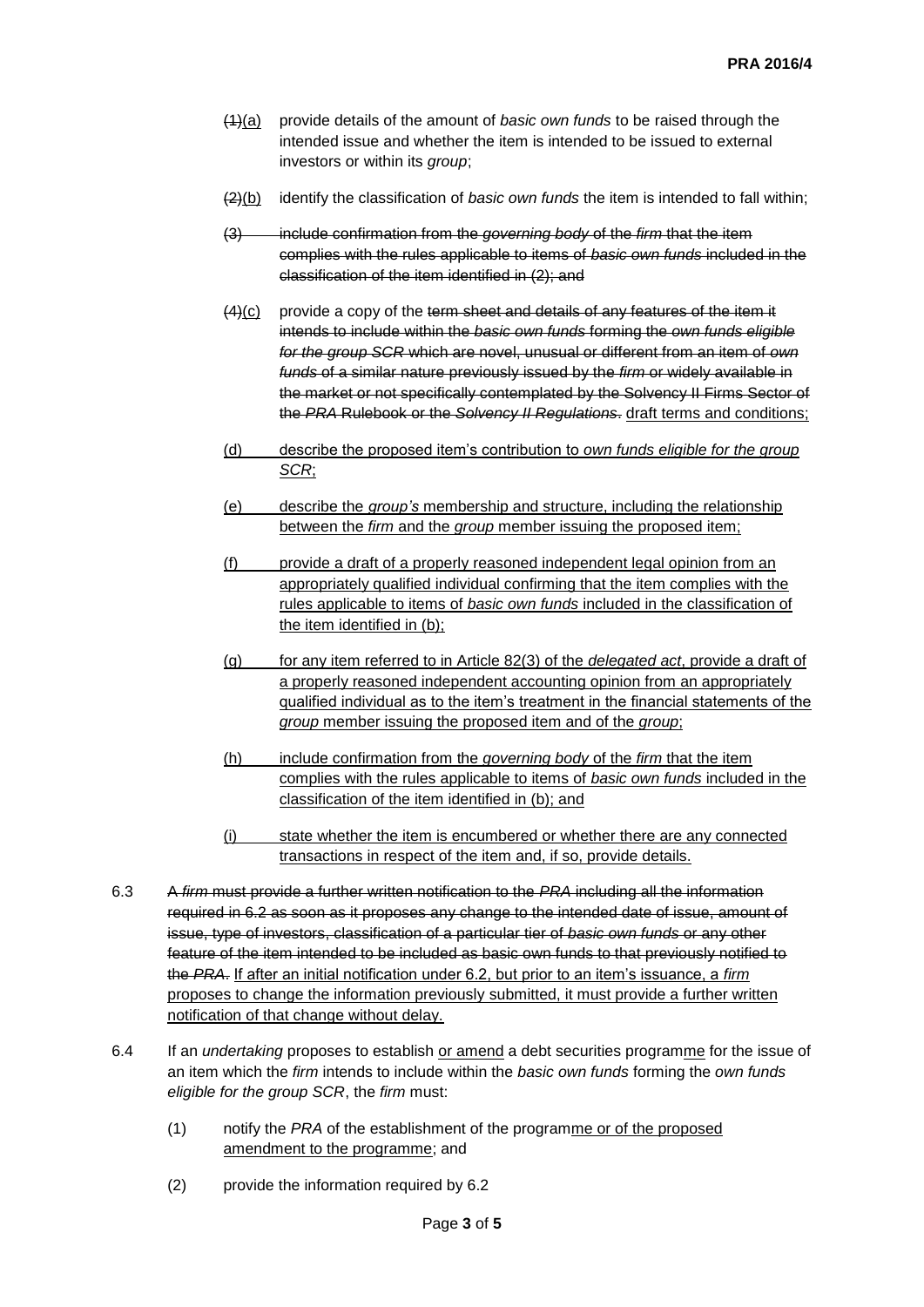as soon it becomes aware of the proposed establishment or amendment. The *PRA* must be notified of any changes in accordance with 6.3.

- 6.5 The items of *basic own funds* to which6.2 does not apply are to:
	- (1) ordinary *shares* issued by an *undertaking* in the *group* which are:
		- (a) classified as *Tier 1 own funds* or *Tier 2 basic own funds* meet the classification criteria for ordinary *share* capital in *Tier 1 own funds*; and
		- (b) are the same as ordinary *shares* previously issued by that *undertaking*;
	- (2) debt instruments issued from a debt securities programme established by an *undertaking* in the *group*, provided that program was notified to the *PRA* prior to its first drawdown in accordance with 6.4; and:
		- (a) the establishment of (and any subsequent amendment to) the programme was notified to the *PRA* in accordance with 6.4 and the last such notification was given to the *PRA* no more than twelve months prior to the date of the proposed drawdown;
		- (b) the programme complies with, and the information previously notified to the *PRA* in accordance with 6.4 in relation to the programme is unaffected by, any changes in law or regulation, or the interpretation or application of either, coming into effect since the last notification in accordance with 6.4; and
		- (b) any instrument issued pursuant to the programme must, under the terms of the programme, constitute *basic own funds*; and
	- (3) any item which is to be issued on identical terms to one or more items included in the *basic own funds* forming the *own funds eligible for the group SCR* issued by the *undertaking* in the *group* within the previous twelve months and notified to the PRA in accordance with 6.2, excluding (1) the issue date, (2) the maturity date, (3) the amount of the issuance, (4) the currency of the issuance, and (5) the rate of interest payable by the issuer.
- 6.6 A *firm* must notify the *PRA* in writing, no later than the date of issue, of the intention of the *undertaking* in the *group* to issue an item listed in 6.5 which it intends to include within the *basic own funds* forming the *own funds eligible for the group SCR*. When giving notice, a *firm* must:
	- (1) provide the information set out at  $6.2(1)$  to  $(3)$ -in  $6.2(2)$  other than  $6.2(2)(c)$  (draft terms and conditions), 6.2(2)(f) (draft legal opinion) and 6.2(2)(g) (draft accounting opinion); and
	- (2) confirm that the terms of the item have not changed since the previous issue of that type of item of *basic own funds* by that *undertaking*.
- 6.7 A *firm* must notify the *PRA* in writing of the intention of an *undertaking* in the *group* to amend or otherwise vary the terms of any item of *own funds eligible for the group SCR* as soon as it becomes aware of the intention of the issuing *undertaking* to amend or otherwise vary the terms of the item.
- 6.8 A *firm* must provide to the *PRA* as soon as practicable after it becomes aware of the issuance of an item of *basic own fund*s by an *undertaking* in its *group* to which 6.2 or 6.4 applies: